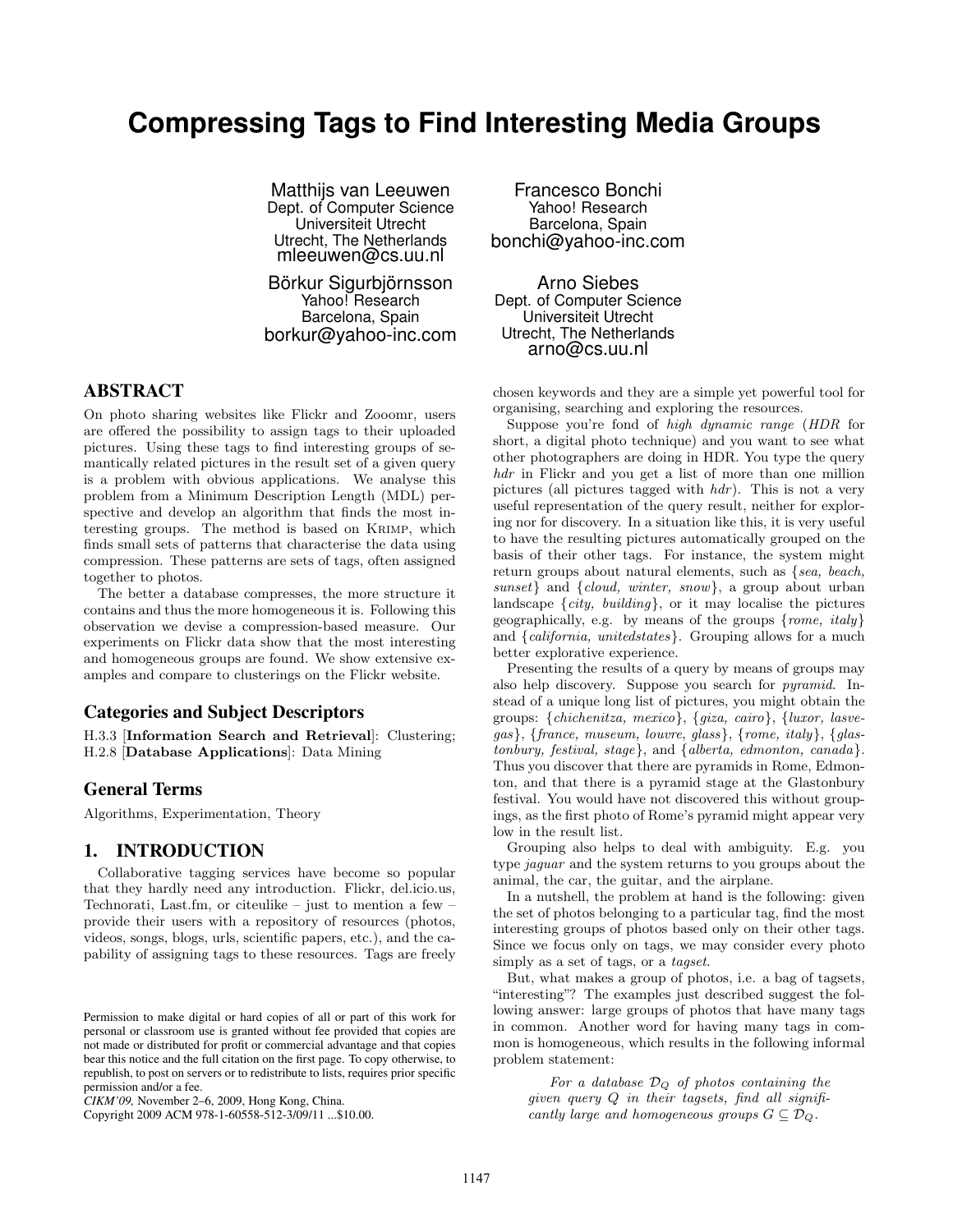Actually, Flickr has already implemented  $Flickr$  clusters<sup>1</sup>, a tag clustering mechanism which returns 5 groups or less. The method proposed in this paper is rather different: (1) it finds groups of photos, i.e. groups of tagsets, instead of groups of tags, (2) it is based on the idea of tagset compression, and (3) it aims at producing a much more fine grained grouping, also allowing the user to fine-tune the grain.

Difficulties of the problem. All collaborative tagging services, even if dealing with completely different kinds of resources, share the same setting: there is a large database of user-created resources linked to a tremendous amount of user-chosen tags. The fact that tags are freely chosen by users means that irrelevant and meaningless tags are present, many synonyms and different languages are used, and so on. Moreover, different users have different intents and different tagging behaviours [1]: there are users that tag their pictures with the aim of classifying them for easy retrieval (maybe using very personal tags), while other users tag for making their pictures visited by as many other users as possible. There are users that assign the same large set of tags to all the pictures of a holiday, even if they visited different places during the holiday; thus creating very strong, but fake, correlations between tags. This all complicates using tags for any data mining/information retrieval task.

Another difficulty relates to the dimensions of the data. Even when querying for a single tag, both the number of different pictures and the number of tags can be prohibitively large. However, as pictures generally only have up to tens of tags, the picture/tag matrix is sparse. This combination makes it difficult to apply many of the common data mining methods. For instance, clustering methods like k-means [8] attempt to cluster all data. Because the data matrices are large and sparse, this won't give satisfactory results. Clustering all data is not the way to go: many pictures simply don't belong to a particular cluster or there is not enough information available to assign it to the right cluster.

Our approach and contribution. We take a very different approach to the problem by using MDL, the Minimum Description Length principle [4]. The general idea of MDL is that given the data and a set of models, the best model is that one that minimises the size of both the compressed data and the model. In the current context, this means that we are looking for groups of pictures that can be compressed well. We will make this more formal in the next section.

We consider search queries  $Q$  consisting of a conjunction of tags and we denote by  $\mathcal{D}_Q$  the database containing the results of a search query. Each picture in  $\mathcal{D}_Q$  is simply represented by the set of tags it contains. Our goal is to find all large and coherent groups of pictures in  $\mathcal{D}_Q$ . We do not require all pictures and/or tags to be assigned to a group.

For this, we build upon the Krimp [11] algorithm, which uses MDL to characterise data with small sets of patterns. Krimp has previously been shown to capture data distributions very well [14].

The algorithm presented in this paper uses Krimp to compress the entire dataset to obtain a small set of descriptive patterns. These patterns act as candidates in an agglomerative grouping scheme. A pattern is added to a group if it contributes to a better compression of the group. This results in a set of groups, from which the group that gives the largest gain in compression is chosen. This group is taken from the database and the algorithm is re-run on the remainder until no more groups are found. The algorithm will be given in more detail in Section 3.

We collect data from Flickr for our experiments. To address the problems specific for this type of data (mentioned above), we apply some pre-processing. Among this is a technique based on Wikipedia redirects (see Section 4).

Experiments are performed on a large number of queries. To demonstrate the high quality of the results, we show extensive examples of the groups found. For a quantitative evaluation, we introduce a compression-based score which measures how good a database can be compressed. Using this score, we compare our method to the groups that can be found by Flickr clusters. The results shows that our method finds groups of tagsets that can be compressed better than the clusters on Flickr. Even more important, pictures not grouped by our method cannot be compressed at all, while pictures not grouped in the current Flickr implementation can be compressed and thus contain structure.

# 2. THE PROBLEM

# 2.1 Preliminaries: MDL for Tagsets

Given are a query Q and some mechanism that retrieves the corresponding set of pictures  $\mathcal{D}_Q$ . We represent this set of pictures as a bag of tagsets (each picture represented by its associated tagset). The situation is identical to that of frequent itemset mining [5], where a bag of sets is given (usually dubbed transactions), and the patterns of interest are again sets of items (usually dubbed itemsets). Since in this case they consist of tags we call them tagsets.

We denote our input database by  $\mathcal{D}$ , and let  $\mathcal T$  represent the vocabulary of all tags appearing in  $\mathcal{D}$ . A transaction  $t \in \mathcal{D}$  (i.e. a picture) is a subset  $t \subset \mathcal{T}$ , a group G is a subset of transactions in  $\mathcal{D}$ , i.e.  $G \subseteq \mathcal{D}$ .  $|\mathcal{D}|$  denotes the number of transactions in  $\mathcal{D}$ . A tagset X is a set of tags, i.e.  $X \subseteq \mathcal{T}$ , X occurs in a transaction t iff  $X \subseteq t$ , and the length of  $X$  is the number of tags it contains. The support of a tagset X in database  $\mathcal{D}$ , denoted by  $sup_{\mathcal{D}}(X)$ , is the number of transactions in  $D$  in which  $X$  occurs. That is,  $sup_{\mathcal{D}}(X) = |\{t \in \mathcal{D} \mid X \subseteq t\}|.$ 

For a given minimal support threshold minsup, a tagset X is called frequent if its support exceeds minsup on  $\mathcal{D}$ , i.e.  $sup_{\mathcal{D}}(X) \geq minsup$ . Due to the A Priori property,  $X \subseteq Y \to \text{sup}_{\mathcal{D}}(X) \geq \text{sup}_{\mathcal{D}}(Y)$ , all frequent tagsets can be discovered efficiently [5].

MDL (Minimum Description Length) [4] is a practical version of Kolmogorov Complexity. Both embrace the slogan Induction by Compression. For MDL, this principle can be roughly described as follows.

Given a set of models  $H$ , the best model  $H \in \mathcal{H}$  is the one that minimises

$$
L(H) + L(\mathcal{D}|H)
$$

in which

- $L(H)$  is the length, in bits, of the description of H, and
- $L(\mathcal{D}|H)$  is the length, in bits, of the description of the data when encoded with H.

In order to use this principle for our problem statement, we need to define our collection of models and how to encode

 $^1$ see www.flickr.com/photos/tags/jaguar/clusters/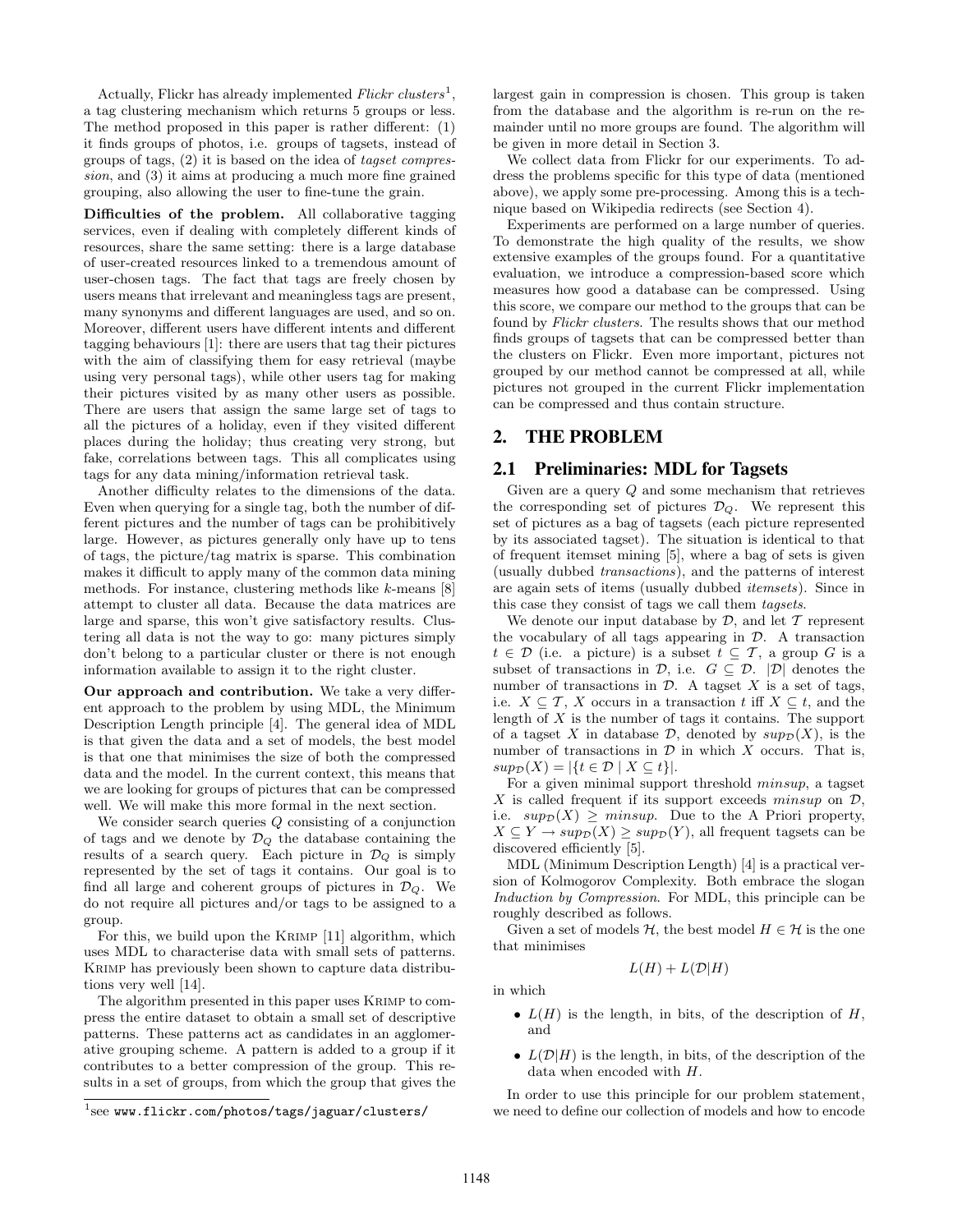#### Algorithm 1 The Cover Algorithm

1:  $\text{Cover}(CT, t)$  : 2:  $Y :=$  smallest  $X \in \mathbb{C}T$  in coding order for which  $X \subseteq t$ 3: if  $t \setminus Y = \emptyset$  then 4:  $Result = {Y}$ 5: else 6:  $Result = {Y} \cup Cover(CT, t \setminus Y)$ 7: end if 8: return Result

the data with such a model. Moreover, we need to determine how many bits are necessary to encode a model and how many are necessary for the coded data.

The remainder of this subsection is mostly taken from [11] and provided here for the convenience of the reader. We use (sets of) code tables as our models. Such a code table is defined as follows.

DEFINITION 1. Let  $T$  be a set of tags and  $C$  a set of code words. A code table  $CT$  for  $T$  and  $C$  is a two column table such that:

- 1. The first column contains tagsets over  $T$ , contains at least all singleton tagsets, and is ordered descending on 1) tagset length, 2) support and 3) lexicographically.
- 2. The second column contains elements from C, such that each element of  $C$  occurs at most once.

A tagset  $X \in \mathcal{P}(\mathcal{T})$  occurs in CT, denoted by  $X \in \mathbb{C}$  iff  $X$  occurs in the first column of  $CT$ , similarly for a code  $C \in \mathcal{C}$ . For  $X \in CT$ , code $_{CT}(X)$  denotes its code, i.e. the corresponding element in the second column.  $|CT|$  denotes the number of tagsets X in CT.

To encode a transaction database  $D$  over  $T$  with code table  $CT$ , we use the COVER algorithm from [11] given in Algorithm 1. Its parameters are a code table CT and a transaction  $t$ , the result is a set of elements of  $CT$  that cover  $t$ . Note that COVER is a well-defined function on any code table and any transaction  $t$ , since  $CT$  contains at least the singletons.

To encode database  $D$ , we simply replace each transaction by the codes of the tagsets in its cover:  $t \to \{code_{CT}(X) | X \in$  $Cover(CT, t)$ . Note, to ensure that we can decode an encoded database uniquely, we assume that  $\mathcal C$  is a prefix code.

Since MDL is concerned with the best compression, the codes in CT should be chosen such that the most often used code has the shortest length. That is, we should use an optimal prefix code, i.e. the Shannon code. To define this for our code tables, we need to know how often a certain code is used. We call this the usage of a tagset in CT. Normalised, this usage represents the probability that that code is used in the encoding of an arbitrary  $t \in \mathcal{D}$ ,

$$
P(X|D) = \frac{usage_D(X)}{\sum_{Y \in CT} usage_D(Y)}
$$

The optimal code length is then − log of this probability and the coding table is optimal if all its codes have their optimal length. That is, a code is optimal for  $\mathcal D$  iff  $|code_{CT}(X)|=$  $-\log(P(X|\mathcal{D}))$  and CT is code-optimal for D if all its codes  $C \in \mathbb{C}$  are optimal for  $\mathcal{D}$ . From now on, we assume that code tables are code-optimal, unless we state differently.

For any database  $D$  and code table  $CT$ , we can now compute  $L(\mathcal{D}|CT)$ . The encoded size of a transaction is simply the sum of the sizes of the codes of the tagsets in its cover,  $l(t|CT) = \sum_{X \in Cover(T,t)} -log(P(X|D)).$  The size of a D, denoted by  $L(\mathcal{D}|CT)$ , is simply the sum of the sizes of its transactions,  $L(\mathcal{D}|CT) = \sum_{t \in \mathcal{D}} l(t|CT)$ .

In the remainder of the paper, we sometimes slightly abuse notation by denoting  $L(\mathcal{D}|CT)$  with shortcut  $CT(\mathcal{D})$ .

The remaining problem is to determine the size of a code table. For the second column this is clear as we know the size of each of the codes. For encoding the first column, we use the simplest code table, i.e, the code table that contains only the singleton elements. This code table, with optimal code lengths for database  $D$ , is called the *standard code table* for  $D$ , denoted by  $ST$ . With this choice the size of  $CT$ , denoted by  $L_{\mathcal{D}}(CT)$ , is given by  $L_{\mathcal{D}}(CT) = \sum_{X \in CT} |code_{ST}(X)| +$  $|code_{CT}(X)|$ .

With these results we know the total size of our encoded database. It is simply the sum of the size of the encoded database plus the size of the code table. The total size of the encoded database, denoted by  $L(D, CT)$ , is given by  $L(\mathcal{D}, CT) = L(\mathcal{D}|CT) + L_{\mathcal{D}}(CT).$ 

Clearly, two different code tables will yield different encoded sizes. The lower the total encoded size, the better the code table captures the structure of the database. An optimal code table is one that minimises the total size.

DEFINITION 2. Let  $D$  be a database over  $T$  and let  $\mathcal{CT}$  be the set of code tables that are code-optimal for D. Code table  $CT \in \mathcal{CT}$  is called optimal iff

$$
CT = \mathop{\rm argmin}\limits_{CT \in \mathcal{CT}} L(\mathcal{D},CT)
$$

If we compare the encoded size reached by an optimal code table CT with the encoded size reached by the standard code table ST, we get insight into how much structure has been found. Or, how much structure is present in the database.

DEFINITION 3. Let  $D$  be a database over  $T$  and  $CT$  its optimal code table, we define compressibility of  $\mathcal D$  as

$$
compressibility(\mathcal{D}) = 1 - \frac{L(\mathcal{D}, CT)}{L(\mathcal{D}, ST)}
$$

The higher compressibility, the more structure we have in the database. If compressibility is 0, there is no structure discernible by a code table.

### 2.2 Problem Statement

Recall that our goal is to find all significantly large and homogeneous groups in the data. Both *significantly large* and homogeneous are vague terms, but luckily both can be made more precise in terms of compression. Homogeneous means that the group is characterised by a, relatively, small set of tags. That is, a group is homogeneous if it can be compressed well relative to the rest of the database. Hence, we should compare the performance of an overall optimal code table with a code table that is optimal on the group only. For this, we define compression gain:

DEFINITION 4. Let  $\mathcal D$  be a database over  $\mathcal T$ ,  $G \subseteq \mathcal D$  a group and  $CT_{\mathcal{D}}$  and  $CT_{G}$  their respective optimal code tables. We define compression gain of group  $G$ , denoted by  $gain(G,CT_{\mathcal{D}}),$  as

$$
gain(G,CT_{\mathcal{D}}) = CT_{\mathcal{D}}(G) - CT_G(G)
$$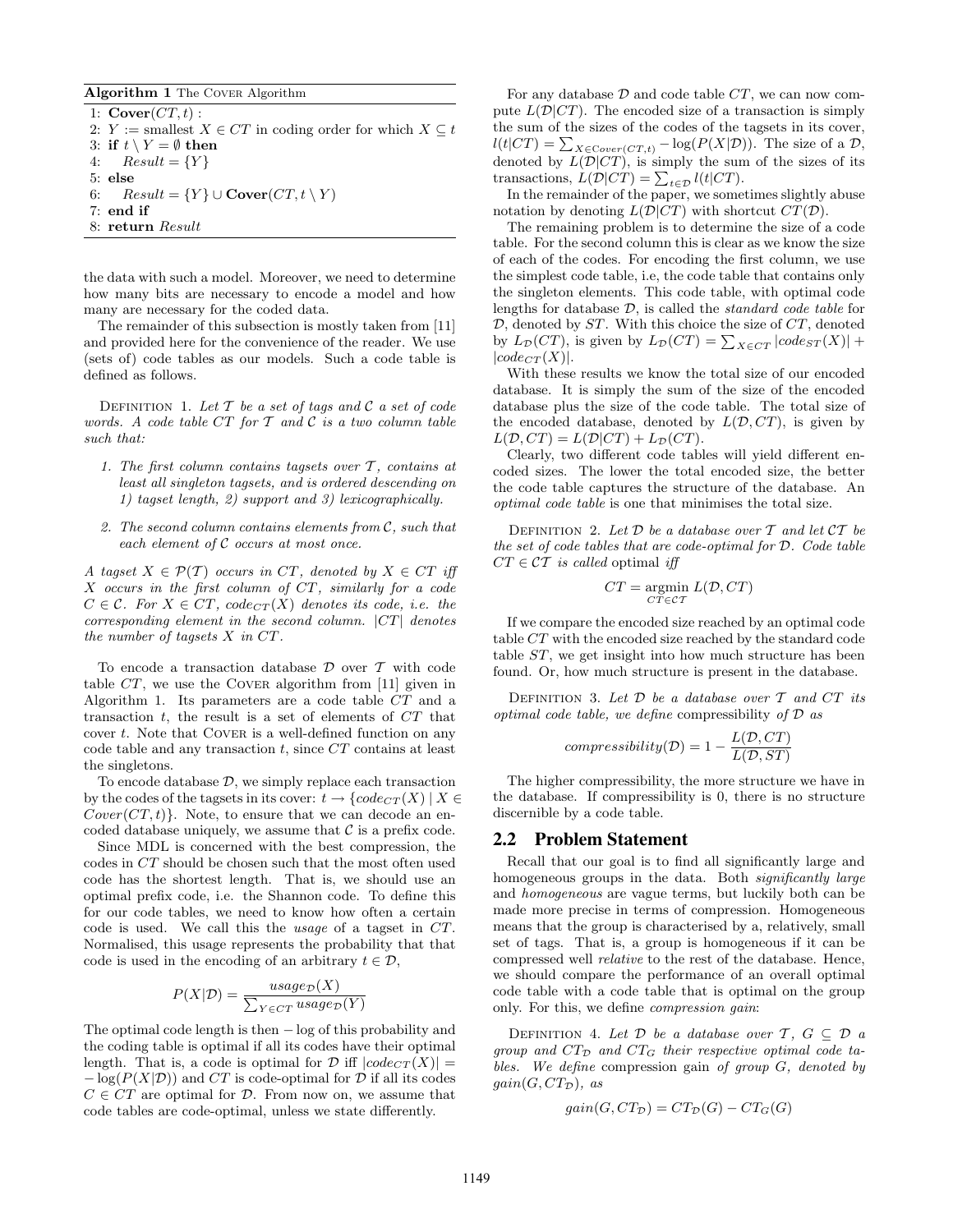If the gain in compression for a particular group is large, this means that it can be compressed much better on its own than as part of the database. Note that compression gain is not strictly positive: negative gains indicate that a group is compressed better as part of the database. This could, e.g. be expected for a random subset of the data.

Compression gain is influenced by two factors: (1) homogeneity of the group and (2) size of the group. The first we already discussed above. For the second, note that if two groups  $G_1$  and  $G_2$  have the same optimal code table  $CT$ and  $G_1$  is a superset of  $G_2$ , then  $L(G_1, CT)$  will necessarily be bigger than  $L(G_2, CT)$ . Hence, bigger groups have potentially a larger compression gain. Since we look for large, homogeneous groups, we can now define the best group.

PROBLEM 1 (MAXIMUM COMPRESSION GAIN GROUP). Given a database  $D$  over a set of tags  $T$  and its optimal code table CT, find that group  $G \subseteq \mathcal{D}$  that maximises  $gain(G,CT)$ .

We do not want to find only one group, but the set of all large homogeneous groups. Denote this set by  $\mathcal{G}$  =  $\{G_1, \ldots, G_n\}$ . G contains all large homogeneous groups if the remainder of the database contains no more such groups. That is, if the remainder of the database has compressibility 0. Since we want our groups to be homogeneous, we require that the  $G_i$  are disjoint. We call a set of groups that has both these properties a grouping, the formal definition is as follows.

DEFINITION 5. Let  $\mathcal D$  be a database over  $\mathcal T$  and  $\mathcal G =$  $\{G_1, \ldots, G_n\}$  a set of groups in  $\mathcal{D}$ .  $\mathcal G$  is a grouping of  $\mathcal D$  iff

1. compressibility 
$$
(\mathcal{D} \setminus (\bigcup_{G_i \in \mathcal{G}} G_i)) = 0
$$
  
2.  $i \neq j \rightarrow G_i \cap G_j = \emptyset$ 

The grouping we are interested in is the one that maximises the total compression gain.

PROBLEM 2 (INTERESTING TAG GROUPING). Given a database D over a set of tags T and its optimal code table CT, find a grouping G of D such that  $\sum_{G_i \in \mathcal{G}} gain(G_i,CT)$ is maximal.

# 3. THE ALGORITHM

In this section, we propose a new algorithm for the *Inter*esting Tag Grouping problem. Our method is built upon a heuristic algorithm called KRIMP that approximates the optimal code table for a database [11]. For this, Krimp needs a database and a set of candidate tagsets as input. As candidates, frequent tagsets up to a given *minsup* are used. The candidate set is ordered first descending on support, second descending on tagset cardinality and third lexicographically. Krimp starts with the standard code table ST. One by one, each pattern in the candidate set is added to the code table to see if it helps to improve database compression. If it does, it is kept in the code table, otherwise it is removed. After this decision, the next candidate is tested. In all experiments reported in this paper, pruning is applied, meaning that each time a tagset is kept in the code table all other elements are tested to see whether they still contribute to compression. Elements that do not are permanently removed.

# 3.1 Code Table-based Groups

For the Maximum Compression Gain Group problem, we need to find the group  $G \subseteq \mathcal{D}$  that maximises  $gain(G,CT)$ . Unfortunately,  $gain(G,CT)$  is neither a monotone nor an anti-monotone function. If we add a small set to  $G$ , the gain can both grow (a few well-chosen elements) or shrink (using random, dissimilar elements). Given that  $\mathcal{D}$  has  $2^{|\mathcal{D}|}$  subsets, this means that computing the group that gives the maximal compression gain is infeasible. A similar observation holds for the Interesting Tag Grouping problem.

Hence, we have to resort to heuristics. Given that the tagsets in the code table CT characterise the database well, it is reasonable to assume that these tagsets will also characterise the maximum compression gain group well. In other words, we only consider groups that are characterised by a set of code table elements.

Each code table element  $X \in \mathbb{C}T$  is associated with a bag of tagsets, viz., those tagsets which are encoded using  $X$ . If we denote this bag by  $G(X, \mathcal{D})$ , we have

$$
G(X, \mathcal{D}) = \{ t \in \mathcal{D} \mid X \in Cover(CT, t) \}
$$

For a set  $g$  of code table elements we simply take the union of the individual bags, i.e.

$$
G(g,\mathcal{D}) = \bigcup_{X \in g} G(X,\mathcal{D})
$$

Although a code table generally doesn't have more than hundreds of tagsets, considering all  $2^{|CT|}$  such groups as candidates is still infeasible. In other words, we need further heuristics.

# 3.2 Growing Homogeneous Groups

Let  $\mathcal{D}_1$  and  $\mathcal{D}_2$  be two databases over the same set of tags  $\mathcal{T}$ , with code tables  $CT_1$  and  $CT_2$ , respectively. Moreover, let  $CT_1 \approx CT_2$ , i.e. they are based on more or less the same tagsets and the code lengths of these tagsets are also more or less the same. Then it is highly likely that the code table  $CT_{\cup}$  of  $\mathcal{D}_1 \cup \mathcal{D}_2$  will also be similar to  $CT_1$  and  $CT_2$ . In other words, it is highly likely that

$$
L(\mathcal{D}_1 \cup \mathcal{D}_2, CT_{\cup}) < L(\mathcal{D}_1, CT_1) + L(\mathcal{D}_2, CT_2)
$$

This insight suggests a heuristic: we grow homogeneous groups. That is, we add code table elements one by one to the group, as long as the group stays homogeneous.

This strategy pre-supposes an order on the code table elements: which code table element do we try to add first? Given that the final result will depend on this order, we should try the best candidate first. In the light of our observation above, the more this new tagset has in common with the current set of code table elements the better a candidate it is. To make this precise, we define the notion of coherence.

DEFINITION 6. Let  $D$  be a database over the tagset  $T$  and let  $CT$  be its code table. Moreover, let  $X \in CT$  and  $g \subset CT$ . Finally, let  $U(g) = \bigcup_{Y \in g} Y$ . Then the coherence of X with g is defined by

$$
coherence(X, g, D) = \sum_{i \in (X \cap U(g))} usage_{G(g, D)}(\{i\})
$$

Given a set of candidate tagsets Cand, the best candidate to try first is the one with the highest coherence with the current group, i.e.

$$
bestCand(g, \mathcal{D}, Cand) = \underset{X \in Cand}{\text{argmax}} \; coherence(X, g, \mathcal{D})
$$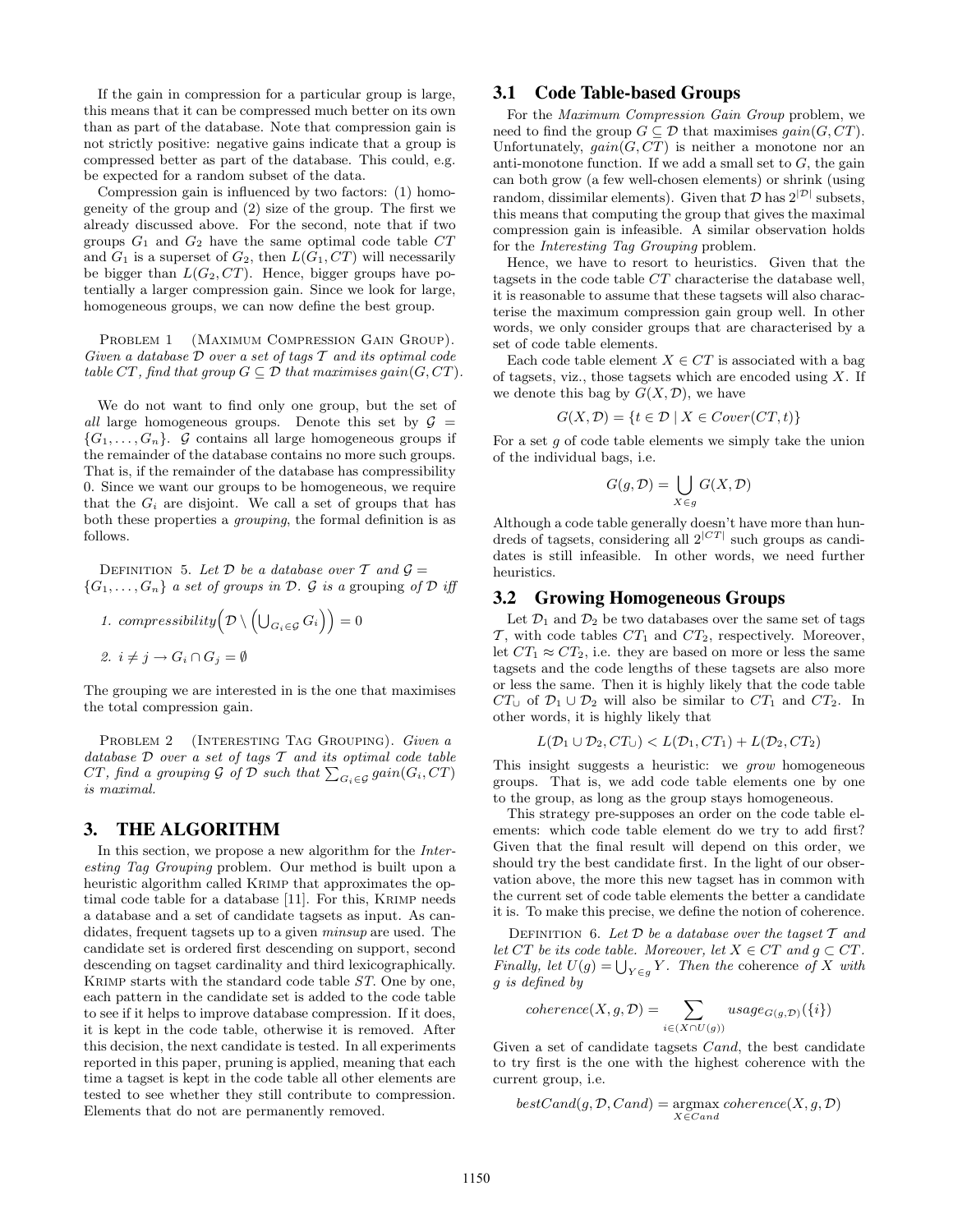Algorithm 2 The GrowGroup Algorithm

1:  $\textbf{GrowGroup}(g, \mathcal{D}, CT, gMinsup)$ : 2: Cand := CT 3: while  $Cand \neq \emptyset$  do 4:  $best := bestCand(g, \mathcal{D}, Cand)$ 5:  $Cand := Cand \setminus best$ 6: if  $AcceptC and *idate*(*best*, *g*, *D*, *CT*, *gMinsup*) then$ 7:  $g := g \cup \{best\}$ 8: end if 9: end while 10: return  $g$ 1:  $AcceptC and data (best, g, D, CT, gM in sup)$ : 2:  $G := G(q, \mathcal{D})$ 3:  $G' := G(g \cup \{best\}, \mathcal{D})$ 4:  $\delta := G' \setminus G$ 5:  $CT_G :=$  KRIMP(G, MineCandidates(G, gMinsup)) 6:  $CT_{G'} :=$  KRIMP $(G',$  MineCandidates $(G', gMinsup))$ 7: return  $CT_{G'}(G') < CT_G(G) + CT(\delta)$ 

Next to this order, we need a criterion to decide whether or not to accept the candidate. This is, again, based on compression.

DEFINITION 7. Let  $g$  be the set of tagsets that define the current group  $G = G(g, \mathcal{D})$ . Consider candidate X, with candidate cluster  $G' = G(g \cup \{X\}, \mathcal{D})$  and  $\delta = G' \setminus G$ . Let  $CT_{\mathcal{D}}$ ,  $CT_{G}$  and  $CT_{G'}$  be the optimal code tables for respectively  $D$ ,  $G$  and  $G'$ . We now accept candidate  $X$  iff

 $CT_{G'}(G') < CT_G(G) + CT_{\mathcal{D}}(\delta)$ 

When a candidate helps to improve compression of all data in the new group, we decide to keep it. Otherwise, we reject it and continue with the next candidate. The algorithm that does this is given in Algorithm 2.

# 3.3 Finding Interesting Tag Groups

The group growing algorithm given in the previous subsection only gives us the best candidate given a non-empty group. In line with its hill-climbing nature, we consider each code table element  $X \in \mathbb{C}T$  as starting point. That is, we grow a group from each code table element and choose the one with the maximal compression gain as our Maximum Compression Gain Group. Note that this implies that we only need to consider  $|CT|$  possible groups.

To solve the Interesting Tag Grouping problem we use our solution for the *Maximum Compression Gain Group* problem iteratively. That is, we first find the Maximum Compression Gain Group G on D, then repeat this on  $\mathcal{D} \setminus G$ , and so on until no group with gain larger than 0 can be found. This simple recursive scheme is used by the FIND-TagGroups algorithm presented in Algorithm 3.

The algorithm has four parameters, with database  $\mathcal D$  obviously being the most important one. The second parameter is the minimum number of code table elements a group has to consist of to get accepted. Krimp requires a minimum support threshold to determine which frequent tagsets are used as candidates and we specify these separately for the database  $(dbMinsup)$  and the groups  $(gMinsup)$ . We will give details on parameter settings in Section 5.

The result of the FINDTAGGROUPS algorithm is a set of pairs, each pair representing a group of the grouping. Each pair contains (1) the code table elements that were used to

#### Algorithm 3 The FINDTAGGROUPS Algorithm

1:  $FindTagGroups(D, minElements, dbMinsup, qMinsup)$ :

```
2: groups := \emptyset
```
- 3: loop
- 4:  $CT := \text{KRIMP}(\mathcal{D}, \text{MineCandidates}(\mathcal{D}, \text{dbMinsup}))$
- 5:  $bestGain := 0$
- 6:  $best := \emptyset$
- 7: for all  $X \in \mathbb{C}T$  do
- 8: cand := GrowGroup( $\{X\}$ ,  $\mathcal{D}$ ,  $CT$ ,  $gM$ *insup*)
- 9: if  $gain(G(cand, D), CT)$  > bestGain and  $|cand| \geq minElements$  then
- 10: bestGain :=  $gain(G(cand, D), CT)$
- 11:  $best := cand$
- 12: end if
- 13: end for
- 14: if  $best \neq \emptyset$  then
- 15: groups := groups  $\cup \{ (best, G(best, \mathcal{D})) \}$
- 16:  $\mathcal{D} := \mathcal{D} \setminus G(best, \mathcal{D})$
- 17: else
- 18: break
- 19: end if
- 20: end loop
- 21: return groups

construct the group and (2) the transactions belonging to the group. The former can be used to give a group description that can be easily interpreted, as these are the tagsets that characterise the group. E.g. a group description could be the  $k$  most frequent tags or a 'tag cloud' with all tags.

### 4. DATA PRE-PROCESSING

Our data collection consists of tagsets from Flickr photos. We evaluate the performance of the algorithm on a diverse set of datasets. Each dataset consists of all photos for a certain query, i.e. all photos that have a certain tag assigned. Table 1 shows a list of the queries used to evaluate the algorithm. We use a wide range of different topic types, ranging from locations to photography terms, with general and specific, as well as ambiguous and non-ambiguous queries.

To reduce data sparsity we limit our attention to a subset of the Flickr tag vocabulary, consisting of roughly a million tags used by the largest number of Flickr users. Effectively this excludes only tags that are used by very few users.

Another source of data sparsity is that Flickr users use different tags to refer to the same thing. The source of this sparsity can have several roots: (1) singular or plural forms of a concept (e.g. scyscraper, skyscrapers); (2) alternative names of entities (e.g. New York City, NYC, New York NY); (3) multilingual references to the same entity (e.g. Italy, Italia, Italie); or (4) common misspellings of an entity (e.g. Effel Tower, Eifel Tower). We address this problem using Wikipedia redirects. If a user tries to access the 'NYC' Wikipedia page she is redirected to the 'New York City' Wikipedia page. We downloaded the list of redirects used by Wikipedia and mapped them to Flickr tags using exact string matching. This results in a set of rewrite rules we used to normalise the Flickr tags. E.g. all occurrences of the tag 'nyc' were replaced by the tag 'new york city'.

Figure 1 shows some examples of the rewrite rules that were gathered using Wikipedia redirects. The figure shows all strings that were transformed to the given normalised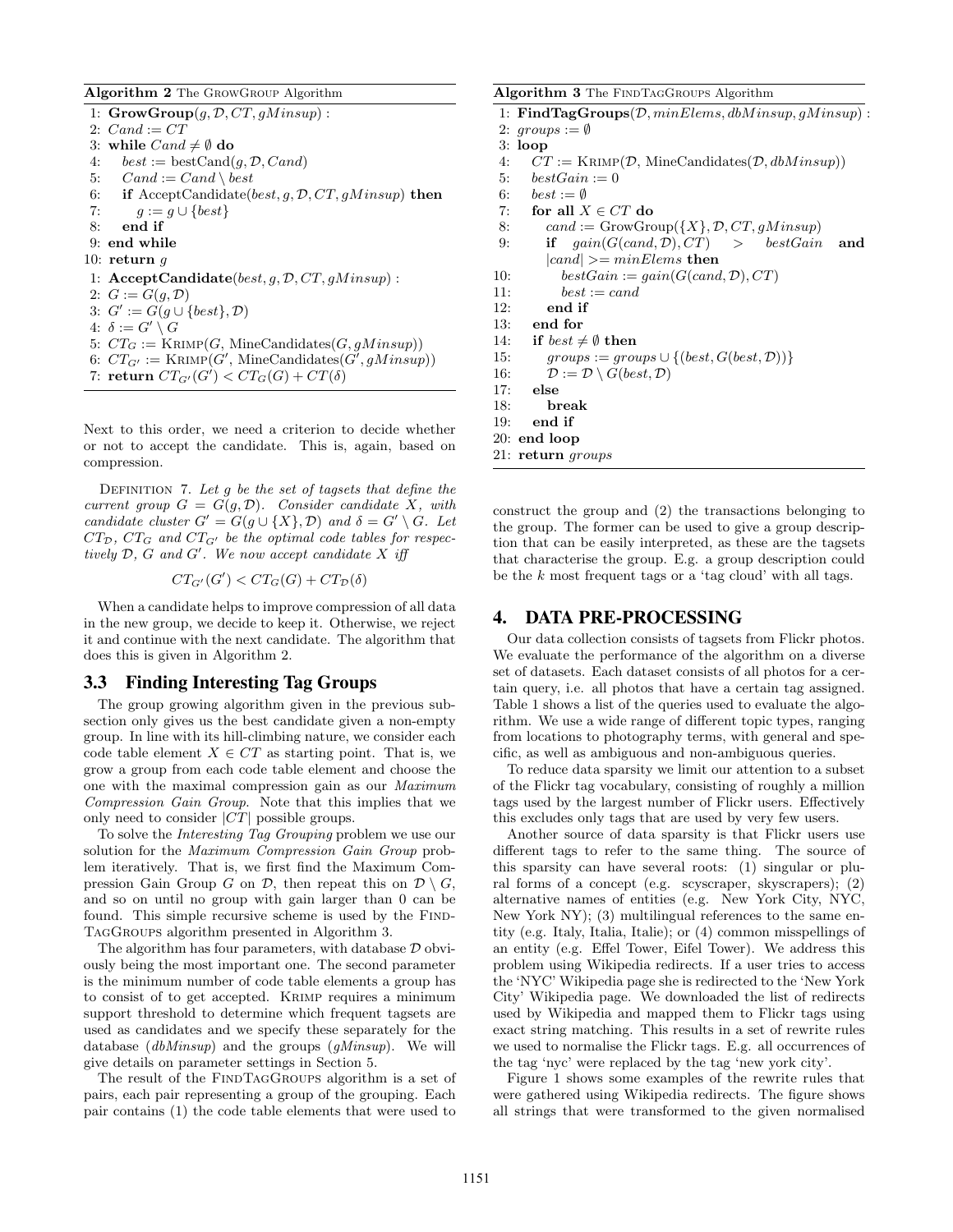- new york city city new york, new york, city of new york, new york skyline, nyc, new yawk, ny city, the city that never sleeps, new york new york
- eiffel tower eiffle tower, iffel tower, effel tower, tour eiffel, eifel tower, eiffel tour, the eiffel tower, la tour eiffel, altitude 95
- skyscraper skyscrapers, office tower, tall buildings, skyskraper, skycrappers

#### Figure 1: Examples of tag transformations using Wikipedia redirects.

string (bold). We can see that using the redirects we address, to some extent, the problem of singular/plural notation, alternative names, multilinguality and common misspellings.

A very common 'problem' in Flickr data is that users assign a large set of tags to entire series of photos. For example, when someone has been on holiday to Paris, all photos get the tags europe, paris, france, eiffeltower, seine, notredame, arcdetriomphe, montmartre, and so on. These tagsets are misleading and would negatively influence the results. As a workaround, we make all transactions in a dataset unique; after all, we cannot distinguish photos using only tag information if they have exactly the same tags.

Another issue pointed out by this example is that some items are not informative: e.g. if we query for eiffeltower, many of the transactions contain the tags europe, paris and france. If one were to find a large group, including these high-frequent tags would clutter the results. Therefore, we remove all items with frequency  $> 15\%$  from each dataset. One final pre-processing step is to remove all tags containing either a year in the range 1900-2009 or any camera brand, as both kinds of tags introduce a lot of noise.

# 5. EXPERIMENTS

# 5.1 Experimental Setup

To assess the quality of the groups produced by the Find-TagGroups algorithm, a large number of experiments was performed on the datasets for which basic properties are given in Table 1. The experiments reported on in this section all use the same parameter settings:

dbMinsup =  $0.33\%$  This is the *minsup* parameter used by Krimp to determine the set of candidate frequent tagsets (see Algorithm 3). This parameter should be low enough to enable Krimp to capture the structure in the data, but not too low as this would allow very infrequent tagsets to influence the results. For this application, we empirically found a minsup of 0.33% to always give good results.

 $gMinsup = 20\%$  This parameter is used when running Krimp on a group (see Algorithm 2 and 3). As groups are generally much smaller than the entire database, this parameter can be set higher than dbMinsup. We found a setting of 20% to give good results.

 $minElements = 2$  This parameter determines the minimum number of code table elements required for a group. In practice, it acts as a trade-off between fewer groups that are more conservative (low value) and more groups that are more explorative (high value). Unless mentioned otherwise, this parameter is fixed to 2.



Figure 2: Database compressibility for Bicycle when applying  $FINDTAGGROUPS$  (minElems  $= 2$ ).

# 5.2 An Example Query

To demonstrate how the algorithm works and performs, let us first consider a single dataset: Bicycle. As we can see from Table 1, it contains 98,304 photos with a total of 10,126 different tags assigned, 6.1 per photo on average.

When FINDTAGGROUPS is applied on this dataset, it first constructs a code table using Krimp. Then, a candidate group is built for each tagset in the code table (using the GROWGROUP algorithm). One such tagset is {race, tourofcalifornia} and the algorithm successfully adds coherent tags to form a group: first the tagset {race, racing, tourofcalifornia, atoc, toc}, then  ${race, \text{racing, \text{tourofcaliformia, \text{atoc}}},$ {race, racing, tourofcalifornia, stage3}, and so on until 22 code table elements have been selected to form a group.

Compression gain is computed for each of the candidate groups constructed and the group with the maximal gain is chosen. In this case, the group with most frequent tags {race, racing, tourofcalifornia, atoc, cycling} has the largest gain (57,939bits) and is selected. All 3,564 transactions belonging to this group are removed from the database, a new code table is built on the remainder of the database and the process repeats itself.

As explained in Subsection 2.1, we can use compressibility to measure how much structure is present in a database. If we do this for the group we just found, we get a value of 0.05, so there is some structure but not too much. However, it is more interesting to see whether there is any structure in the remainder of the database. Compressibility of the original database was 0.029, after removing the group it is 0.024, so we removed some structure. Figure 2 shows database compressibility computed each time after a group has been removed. This shows that we remove structure each time we form a group and that there is hardly any structure left when the algorithm ends: compressibility after finding 10 groups is 0.008.

So far we assumed the *minElems* parameter to have its default value 2. However, Figure 3 shows the resulting groupings for different settings of minElems. Each numbered item represents a group and the groups are given in the order in which they are found. For each group, the union of the code table elements defining the group is taken and the tags are ordered descending on frequency to obtain a group description. For compact representation, only the 5 most frequent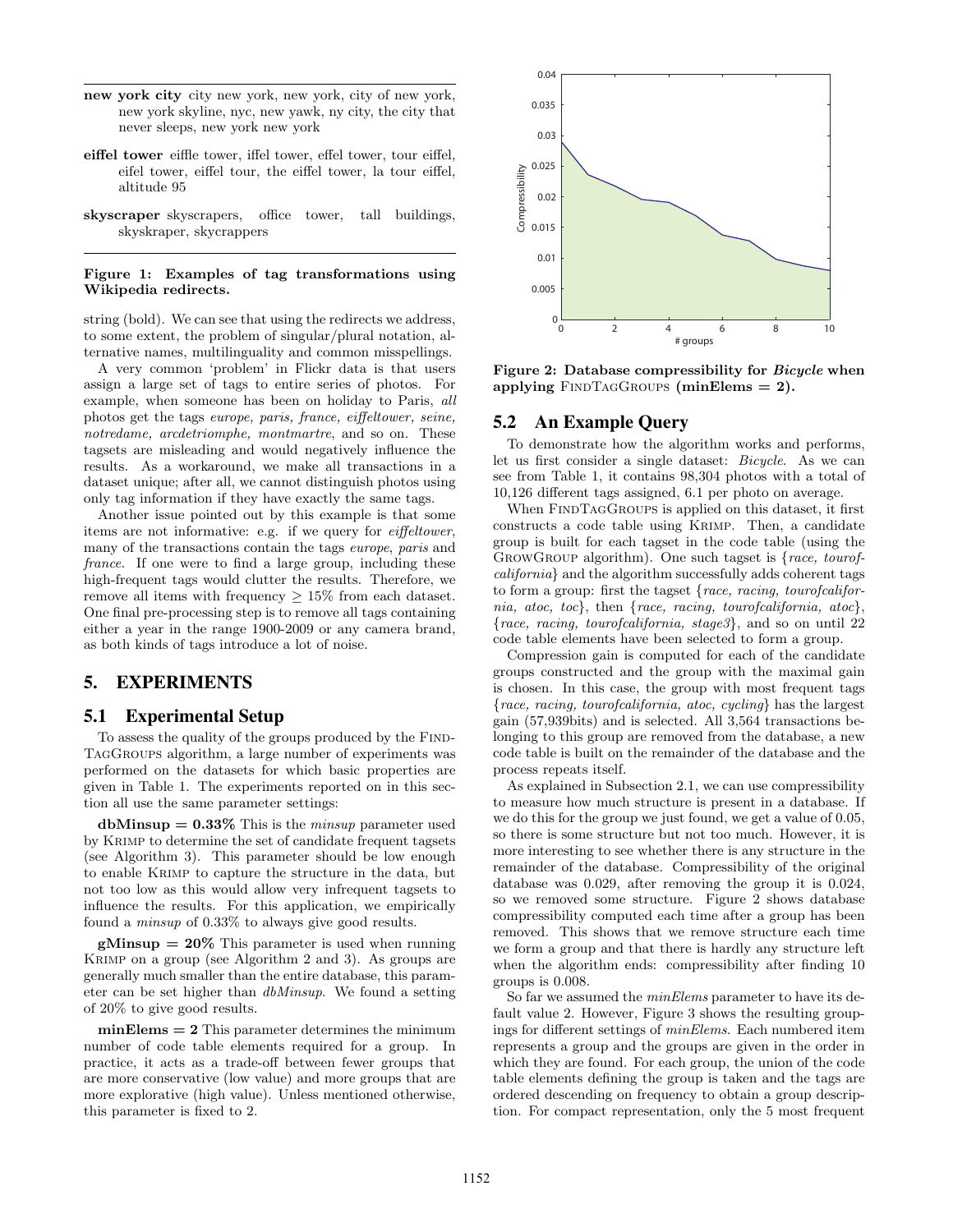#### minElems=1

- 1. race racing tourofcalifornia atoc cycling
- 2. bicicleta bici fahrrad cycling
- 3. freestyle bmx
- 4. netherlands amsterdam holland nederland fiets
- 5. fixedgear fixie fixed gear trackbicycle
- 6. travel trip
- 7. street tokyo bw japan people
- 8. cycling cycle mountainbike mtb london
- 9. newyorkcity city urban china beijing
- 10. portland oregon bikeportland
- 11. p12 pro racing race
- 12. canada bc toronto
- 13. black white
- 14. blue sky red cloud
- 15. sanfrancisco california sf
- 16. unitedkingdom england
- 17. winter snow
- 18. paris france
- 19. shanghai china
- 20. child kid

# minElems=2

- 1. race racing tourofcalifornia atoc cycling
- 2. bicicleta bici fahrrad cycling
- 3. netherlands amsterdam holland nederland fiets
- 4. bmx freestyle oldschool
- 5. fixedgear fixie fixed gear trackbicycle
- 6. tokyo china japan street people
- 7. cycling cycle mountainbike mtb london
- 8. newyorkcity city urban manhattan street
- 9. portland oregon bikeportland
- 10. sky blue cloud red

#### minElems=6

- 1. race racing tourofcalifornia atoc cycling
- 2. netherlands amsterdam holland fahrrad nederland
- 3. street tokyo bw japan people
- 4. cycling city urban cycle street
- 5. fixedgear fixie fixed gear track

#### minElems=12

- 1. race racing tourofcalifornia atoc cycling
- 2. netherlands amsterdam holland fahrrad nederland
- 3. street city urban people bw

### Figure 3: Groups for Bicycle (different settings for minElems, showing the 5 most frequent tags per group).

tags are given (or less if the group description is smaller). Font size represents frequency relative to the most frequent tag in that particular group description.

Clearly, most groups are found when  $minElements = 1$ . Groups with different topics can be distinguished: sports activities (1, 3, 8, 11), locations (4, 7, 9, 10, 12, 15, 16, 18, 19), 'general circumstances' (6, 14, 17). The second group is due to a linguistic problem which is not solved by the pre-processing.

Increasing minElems results in a reduction in the number of groups. This does not mean that only the top- $k$  groups from the  $minElements = 1$  result set are picked. Instead, a subset of that result set is selected and sometimes even new groups are found (e.g.  $minElements = 12$  group 3). Unsurprisingly, increasing the minElems value results in fewer groups with larger group descriptions. These are often also larger

in the number of transactions and can generally be regarded more confident but less surprising. For the examples in Figure 3, for  $minElements = 1$  a group on average contains 1,181 transactions, 1,828 transactions for  $minElements = 2, 3,034$ transactions for  $minElements = 6$  and 3,325 transactions for  $minElements = 12$ .

We found  $minElements = 2$  to give a good balance in the number of groups, the size of the groups and how conservative/surprising these are. We therefore use this as the default parameter setting in the rest of the section.

# 5.3 More Datasets

Table 1 shows quantitative results for all datasets. From this table, we see that the algorithm generally finds 10-20 groups, but sometimes more, with fun as extreme with 50 groups. This can be explained by the fact that 'fun' is a very general concept, so it is composed of many very different conceptual groups and these are all identified. On average, between 5 and 8 code table elements are used for a group. The average number of transactions (photos) that belong to a group depends quite a lot on the dataset. Average group sizes range from only 73 for fun up to 17,899 for art. However, the size relative to the original database does not vary much, from 1.3% up to 2.7%. The complete groupings usually give a total coverage between 20 and 40%.

The three rightmost columns show compressibility values: for the groups found (averaged), for the database remaining after the algorithm is finished and for the initial database (called base). The compressibility of the initial database can be regarded as a baseline, as it is an indication of how much structure is present. In general, there is not that much structure present in the sparse tag data so values are not far above 0. However, the groups identified have more structure than baseline: for all datasets, average group compressibility is higher than baseline. Even more important is that compressibility of the database remaining after removing all groups is always very close to  $0 \ (= 0.01)$ . Hence, all structure that was in the database has been captured.

To give some more insight in the groups found by the algorithm, Figure 4 shows additional results for 4 datasets. In general, the resulting groups clearly identify specific photo collections that are conceptually different. Sometimes there appears to be some redundancy (from a semantic point of view), but in most cases additional tags reveal subtle differences. Note that not all tags that are part of the group descriptions are shown (see Subsection 5.2).

Some groups are surprising. For example, the second group for black and white, with dewolf as most frequent tag. At first sight, it looks like a single user got chosen as secondmost important concept for this query. However, performing a Flickr search for blackandwhite and dewolf quickly learns us that there is a Nick DeWolf photo archive project and this archive contains over 13,000 black&white pictures taken by this co-founder of Teradyne in Boston. After all, it is thus by no means strange that this comes up as second group.

### 5.4 Compared to Flickr

As mentioned in the introduction, Flickr offers its visitors the possibility to browse through 'clusters' of photos given a certain tag. However, Flickr clusters are conceptually different from our groupings: (1) Flickr clusters consist of tags, not pictures, (2) Flickr only gives 1 to 5 clusters and (3) clusters are usually quite general and conservative (hardly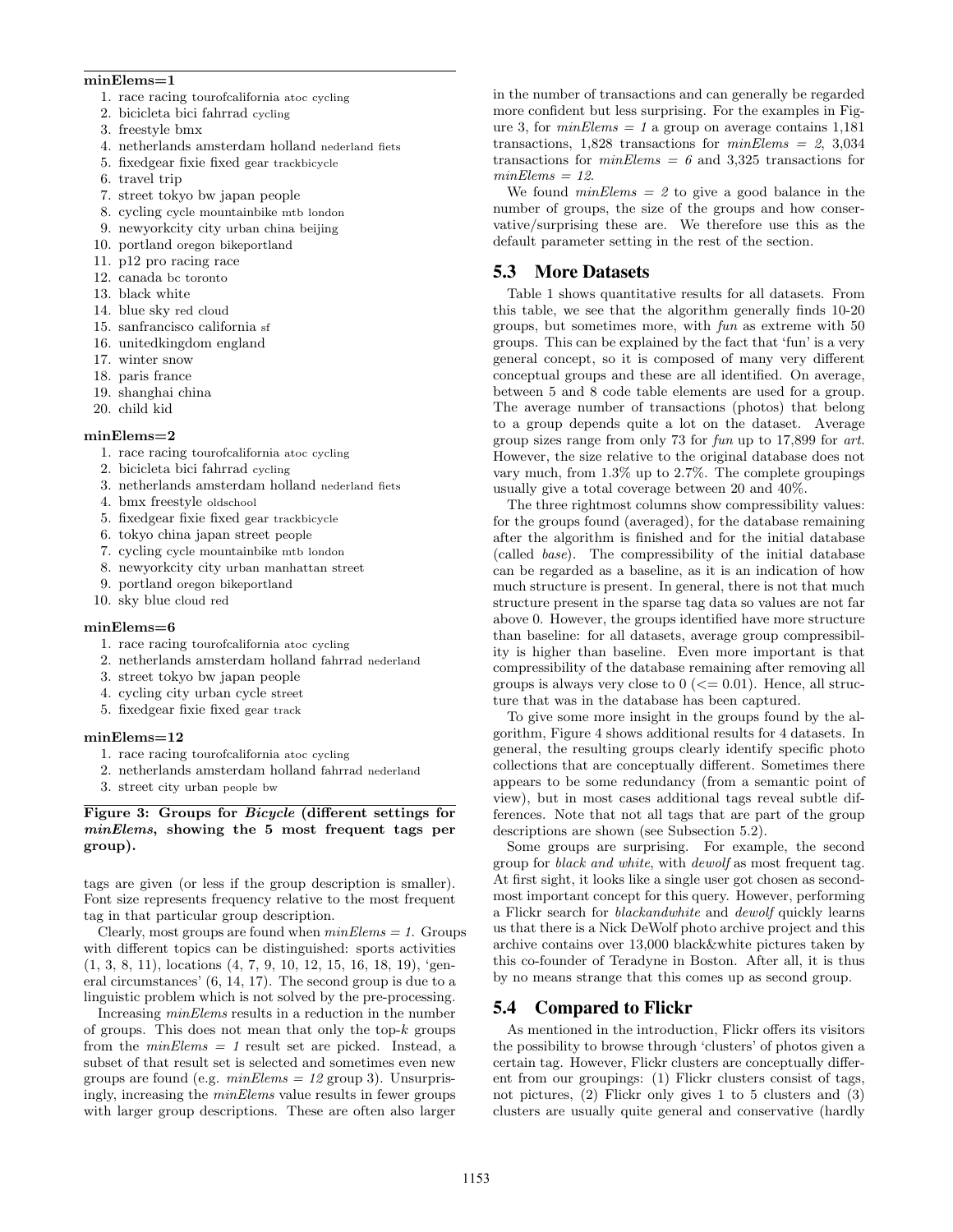| Dataset         |                 |        |                |            | Group average |               | Compressibility |           |       |
|-----------------|-----------------|--------|----------------|------------|---------------|---------------|-----------------|-----------|-------|
| Query           | $ \mathcal{T} $ | db     | $\#tags/photo$ | $\#groups$ | #elems        | #transactions | group avq       | remainder | base  |
| Architecture    | 13657           | 541810 | 8.0            | 22         | 5.5           | 8507 (1.6%)   | 0.064           | 0.006     | 0.047 |
| Art             | 15498           | 861711 | 8.5            | 15         | 7.9           | 17899 (2.1%)  | 0.034           | 0.002     | 0.032 |
| Bicycle         | 10126           | 98304  | 6.1            | 10         | 7.1           | 1828 (1.9%)   | 0.061           | 0.008     | 0.029 |
| Black and white | 14042           | 567554 | 7.4            | 17         | 6.5           | 10815 (1.9%)  | 0.056           | 0.004     | 0.037 |
| Eiffeltower     | 3994            | 13087  | 4.8            | 12         | 6.7           | 309 $(2.4\%)$ | 0.072           | 0.001     | 0.039 |
| Florence        | 5299            | 42528  | 5.3            | 18         | 6.9           | 731 (1.7%)    | 0.078           | 0.007     | 0.048 |
| Fun             | 9162            | 5533   | 14.2           | 50         | 6.3           | $73(1.3\%)$   | 0.213           | 0.009     | 0.137 |
| <b>HDR</b>      | 12788           | 210389 | 7.3            | 14         | 5.4           | 3608 (1.7%)   | 0.043           | 0.005     | 0.032 |
| Hollywood       | 9090            | 51176  | 7.7            | 24         | 8.1           | 731 (1.4%)    | 0.112           | 0.004     | 0.081 |
| Jaguar          | 9283            | 10996  | 7.0            | 11         | 9.3           | 251 (2.3%)    | 0.132           | 0.012     | 0.067 |
| Manhattan       | 9328            | 167087 | 6.8            | 19         | 8.6           | $3125(1.9\%)$ | 0.081           | 0.005     | 0.063 |
| Niagara falls   | 3144            | 11307  | 4.8            | 18         | 5.8           | $227(2.0\%)$  | 0.117           | 0.006     | 0.048 |
| Night           | 13366           | 790277 | 7.4            | 19         | 5.0           | 13011 (1.6%)  | 0.043           | 0.004     | 0.034 |
| Portrait        | 12982           | 846530 | 7.6            | 19         | 6.2           | 15477 (1.8%)  | 0.047           | 0.002     | 0.037 |
| Pyramid         | 7288            | 15657  | 6.9            | 20         | 11.2          | 369 $(2.4\%)$ | 0.115           | 0.004     | 0.066 |
| Reflection      | 13157           | 437769 | 7.5            | 17         | 6.3           | 8660 (2.0%)   | 0.036           | 0.005     | 0.033 |
| Rock            | 16305           | 249790 | 8.0            | 13         | 15.9          | 6635 (2.7%)   | 0.092           | 0.005     | 0.044 |
| Skyscraper      | 9298            | 42292  | 8.5            | 38         | 8.8           | 731 (1.7%)    | 0.059           | 0.009     | 0.083 |
| Spain           | 9376            | 324682 | 6.9            | 19         | 6.3           | 5670 (1.7%)   | 0.079           | 0.008     | 0.054 |
| Windmill        | 8474            | 23838  | 5.9            | 13         | 7.6           | 574 (2.4%)    | 0.066           | 0.003     | 0.036 |

Table 1: Dataset properties and quantitative results obtained with the FindTagGroups algorithm. For each dataset, the number of groups found, the average number of code table elements and transactions per group are given. Compressibility is shown for all groups (averaged), the database remaining after the algorithm is finished and the initial database.

surprising). An objective semantic comparison of the groups we find to the Flickr clusters is therefore impossible; it would come down to subjective preference of the person asked.

To give an example, Flickr gives the following clusters for bicycle (www.flickr.com/photos/tags/bicycle/clusters/):

- 1. bike street bw cycling city urban cycle red road bikes
- 2. amsterdam netherlands holland
- 3. fixie fixed fixedgear gear
- 4. england uk

It is up to personal taste whether you prefer this or the groupings we presented in Figure 3. What we can do though, is to 'simulate' Flickr clusters with the data we have and compute compressibility values for both the clusters and the unclustered photos. To this end, we first retrieve the tagsets that identify the clusters from the Flickr website and preprocess these the same way we pre-processed our data. Next, take the pre-processed datasets also used for the previous experiments and assign each transaction to one of the clusters or to the database with 'remaining' photos. Each cluster is constructed as follows: each photo is assigned to the tagset with which it has the largest tag intersection. (In case of a tie, the transaction is assigned to the first tagset with the largest intersection, clusters ordered as on the website.) Any transactions that do not intersect with any of the cluster's tagsets are assigned to the remainder database.

For all queries used in this paper, Flickr presents 3.5 clusters on average. Average compressibility for all Flickr clusters we obtained is 0.014. This means that there is hardly any structure in the clusters that can be captured in a code table by KRIMP, much less than the groups the FINDTAG-Groups algorithm finds.

More important are the compressibility values computed for the database containing all photos not belonging to any cluster: is there any structure left? The average value we obtained for all datasets is 0.035, clearly indicating that there is structure not yet captured in one of the clusters. Figure 5 shows a comparison of remaining database compressibility between the Flickr method and our method. It is easy to see that our method is better at finding all structure in the database than Flickr's method is.

# 5.5 Running Times

All experiments have been performed on a machine with a 3GHz Intel Xeon CPU and 2Gb of memory. Running times depend on a large number of factors, amongst which the number of tags  $|\mathcal{T}|$  and transactions  $|\mathcal{D}|$ . The amount



Figure 5: Remaining database compressibility compared to Flickr, for 5 datasets.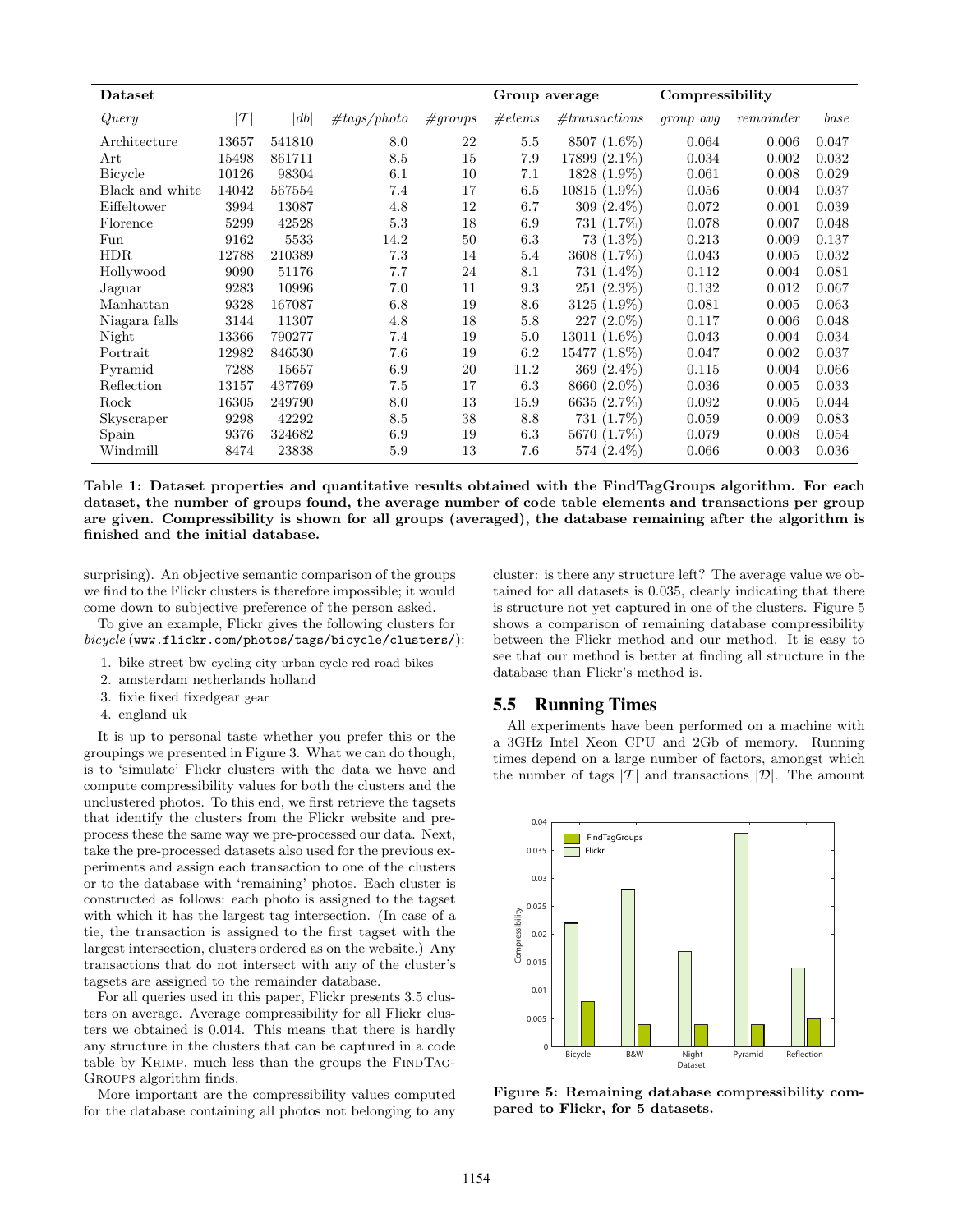### Black and white

- 1. black art girl kid
- 2. dewolf blackwhite nick boston
- 3. bn biancoenero blancoynegro italy portrait
- 4. woman girl portrait female face
- 5. film 35mmfilm format '120' ilford
- 6. noiretblanc france paris nb blancoynegro
- 7. selfportrait me 365days portrait self
- 8. portrait people face black man
- 9. unitedkingdom england london monochrome blackwhite
- 10. white black blackwhite
- 11. street urban city newyorkcity manhattan
- 12. tree cloud nature sky winter
- 13. cat pet animal dog kitty
- 14. black white light
- 15. child kid portrait girl boy
- 16. beach sand ocean sea water
- 17. flower macro nature

### Night

- 1. california sanfrancisco sanfranciscobayarea city urban
- 2. newyorkcity manhattan lights christmas newyork
- 3. france paris nuit europe
- 4. japan tokyo light geotagging city
- 5. thestand sky cloud luna tree
- 6. london unitedkingdom england riverthames lights
- 7. party people friends recreation portrait
- 8. neon sign lights
- 9. sky cloud sunset star tree
- 10. italy notte rome roma
- 11. light darkness street color red
- 12. city lights urban street light
- 13. long exposure longexposure light lights
- 14. lights black darkness white street
- 15. water bridge reflection river lights
- 16. australia sydney melbourne
- 17. germany nacht berlin
- 18. building lights light architecture tree
- 19. canada ontario toronto

# Reflection

- 1. selfportrait me mirror 365days self
- 2. beach sunset sea cloud sky
- 3. lake tree landscape nature mountain
- 4. nature tree bird pond green
- 5. night light river lights bridge
- 6. building architecture glass sky blue
- 7. tree autumn river leaf pond
- 8. light shadow color glass mirror
- 9. unitedkingdom england london
- 10. sky cloud blue tree
- 11. mirror portrait self automobile girl
- 12. macro drop closeup
- 13. black white bw blackandwhite
- 14. window glass shop street
- 15. red blue green yellow color
- 16. newyorkcity manhattan newyork
- 17. sunset sun sky

# Pyramid

- 1. itza chichenitza maya mexico chichen
- 2. france museum glass europe architecture
- 3. sanfrancisco transamerica california francisco san
- 4. giza cairo sphinx khufu africa
- 5. mexico ruins chichenitza mayan maya
- 6. mexico ruins mexicocity teotihuacan puebla
- 7. mexico teotihuacan guatemala maya tikal
- 8. mountain switzerland niesen hurni christopher
- 9. luxor lasvegas nevada casino hotel
- 10. sky cloud architecture blue building
- 11. camel cairo saqqara sand desert
- 12. france night bw pyramide blackandwhite
- 13. rome italy piramide roma museo
- 14. glastonbury festival stage glastonburyfestival
- 15. mexico travel chichen itza trip
- 16. alberta edmonton canada muttartconservatory conservatory
- 17. poodle babyboy royalcanin keops love
- 18. night light lights
- 19. galveston texas moodygardens
- 20. france architecture fountain

### Figure 4: Results for Black and white, Reflection, Night and Pyramid (showing at most 5 tags per group).

of structure and the number of groups also play an important role. 9 datasets required less than 20 minutes, with Eiffeltower being the quickest taking only 3 minutes. The remaining datasets took longer than that, with timings ranging from 1 hour for Fun and HDR, up to 20 hours for  $Ar$ chitecture and Portrait.

These running times indicate that the method should be used offline, not online at query time. For most queries, stability of the resulting groupings should be high, implicating that the algorithm does not need to be re-run often.

# 5.6 Discussion

Using compression, the FINDTAGGROUPS algorithm aptly finds significantly large and homogeneous groups in tag data. The groupings usually contain between 20% and 40% of the photos in the database, a fair amount given the sparsity of the data. Compressibility shows that the groups are more homogeneous than the original database, while there is no discernible structure left in the remaining database.

Manual inspection of the groups shows that the quality of the groupings is high; a manageable number of semantically coherent groups is found. As each group is characterised by a small set of tagsets, it is easy to give intuitive group descriptions using tag clouds. The grain of the groups returned by the algorithm can be fine-tuned by the end-user: he may either wish for more, smaller and explorative groups or prefer less, larger and conservative groups.

A qualitative comparison to Flickr clusters is difficult, but by simulating these clusters we showed that Flickr clusters leave more structure in the database than our method.

Data preparation is very important, due to the amount of noise present in user-generated tagsets. The method based on Wikipedia redirects solves many problems with synonyms and other linguistic issues.

In the experiments we focus on pictures, but our algorithm can find groups for any type of tagged resource. Apart from improving usability of tag searching, groupings could also be used for applications like tag recommendation [12, 13].